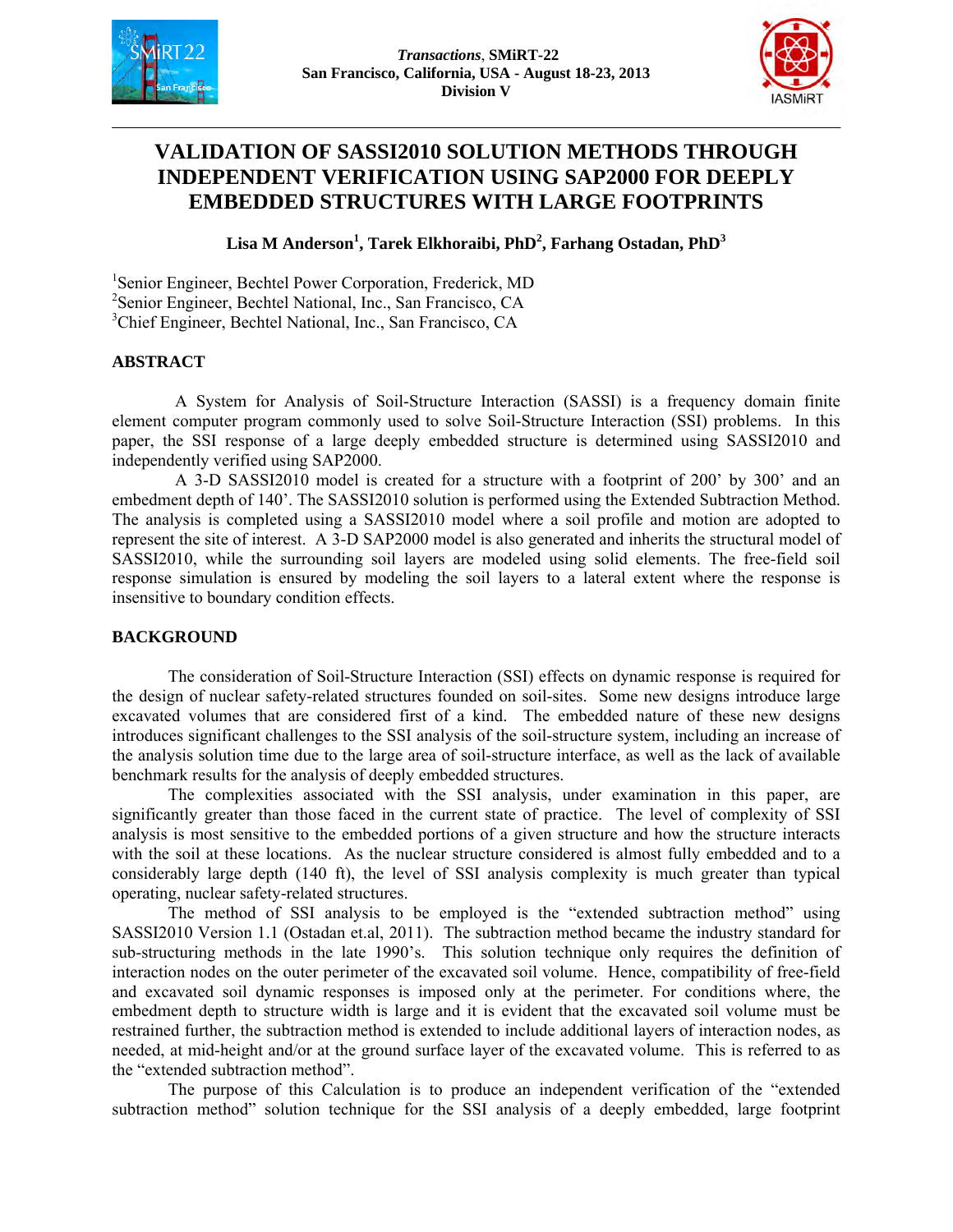structure. This verification is accomplished by comparing the solution to that using SAP2000 computer program (Computers & Structures, Inc., 2000).

### **DEVELOPMENT OF 3-D STRUCTURAL MODEL**

A 3-D SASSI2010 model is created for the structure with a footprint of 200' by 300' and an embedment depth of 140'. The 3-D model generated herein is intended only to represent the maximum footprint and embedment of the structure and the global SSI response. This decreases the computational effort as well the complexity of the structural responses, so that the global SSI effect can be easily identified.

A plan view of the 3-D model is shown in Figure 1. Note that the dimensions shown on the Figure are not drawn to scale. The analysis considers two lines of symmetry (shown as X and Y in Figure 1). Two main interior shear walls are considered as denoted by a solid line in Figure 1.



Figure 1. Plan View of the 3-D Structural Model.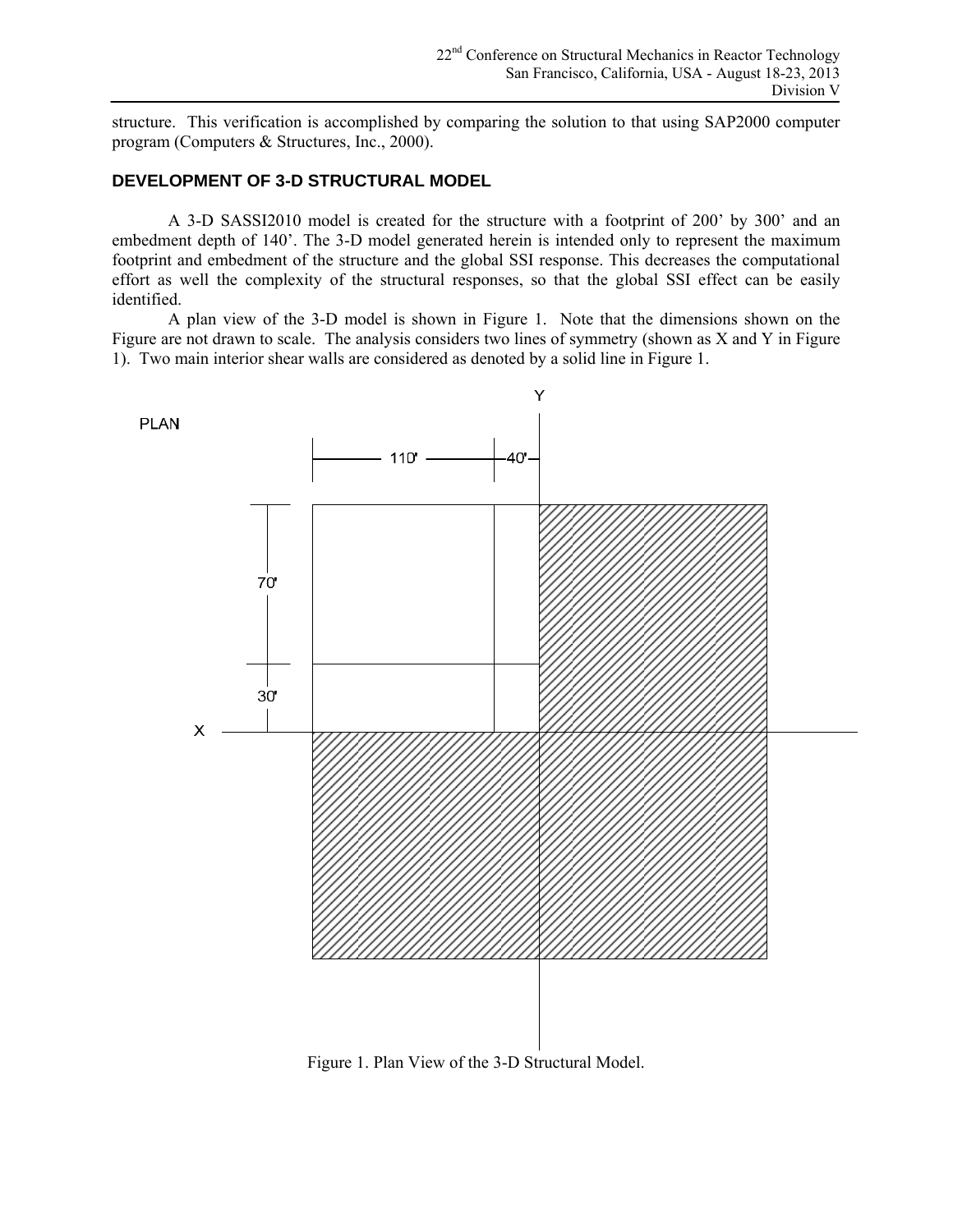An elevation view of the 3-D model is shown in Figure 2. The section is taken parallel to the Xdirection as denoted on Figure 1. As shown in Figure 2, the total height of the structure is 190'. Of the 190' height, 140' of the structure is embedded. The interior includes two internal shear walls as shown in Figure 1 and six floor slabs in additional to the roof and mat elevations. The shear wall parallel to the Y-Direction is offset 40' from the line of symmetry, while the shear wall parallel to the X-Direction is offset 30' from the line of symmetry. In order to simplify the load path, no penetrations or discontinuities are considered.



Figure 2. Elevation View of the 3-D Structural Model.

All walls and slabs are modeled using thick shell elements with concrete properties corresponding to 5000 psi concrete ( $E = 580464$  ksf,  $v = 0.17$ ). A density of 0.150 kcf is considered for the walls. All slabs are assigned a density of 0.250 kcf. This includes the density of concrete (150 pcf) with an additional 100 psf to account for additional loads due to commodities and live loads. A uniform 10' mesh is considered for all shell elements in the model. The following element thicknesses are considered: 5' for walls, 3' for floor and roof slabs, and 10' for the basemat. The structural damping ratio is taken as 5% of critical damping.

The 3-D model is first created in SASSI2010 and an identical structural model is generated in SAP2000. The nodal coordinates, nodal identification numbers, element incidences, and loading defined in the SASSI2010 model are identical to that of the SAP2000 model.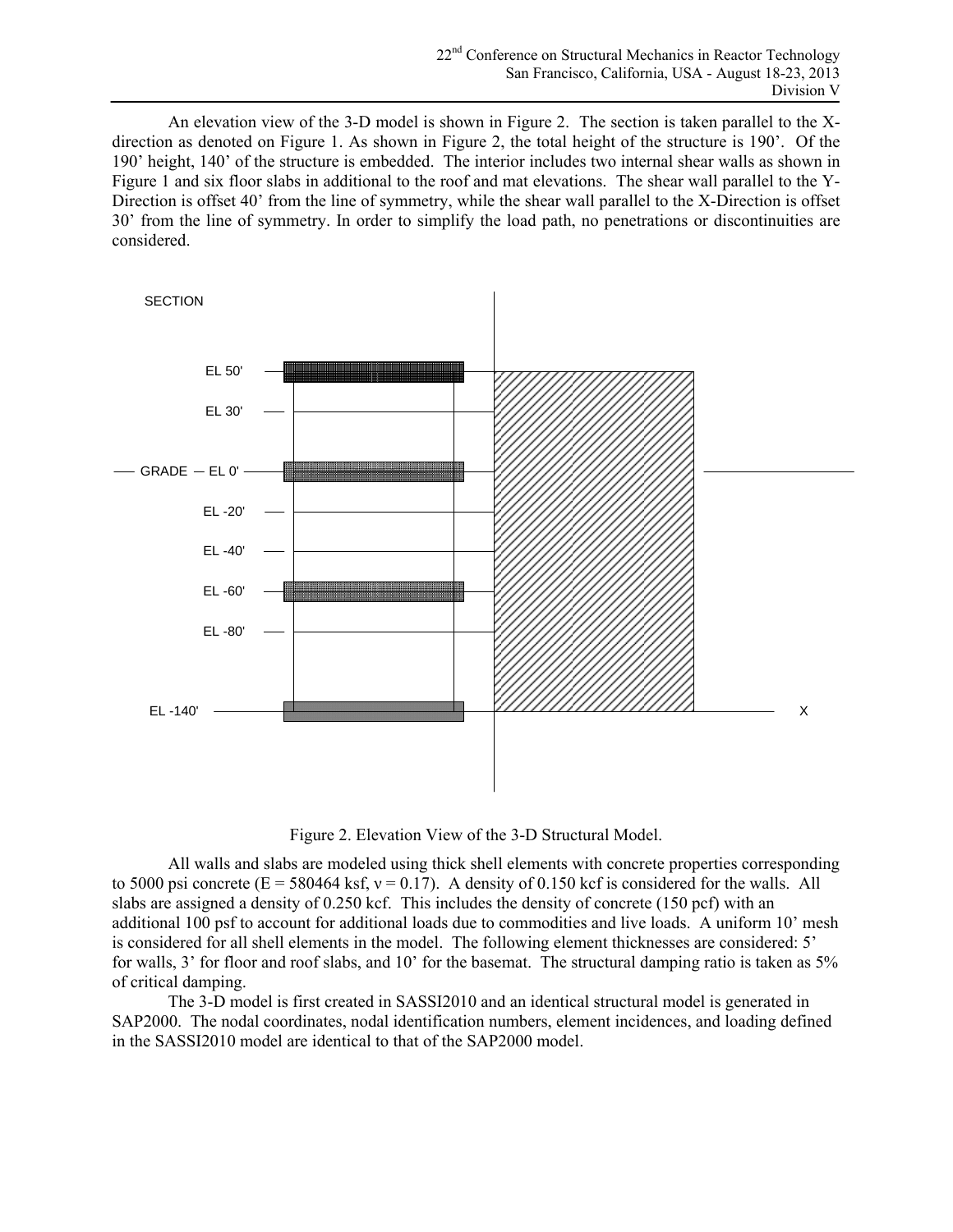#### **SOIL MODEL GENERATION**

A uniform soil profile is considered that is representative of a soft to medium soil site. The uniform soil profile has a shear wave velocity of 2,500 fps, a compression wave velocity of 4,677 fps, and damping ratio of 5%. The structural elements are uniformly meshed with 10' divisions, both horizontally and vertically. Using the 2,500 fps shear wave velocity and a wavelength limitation of  $V\sqrt{5}$ , the corresponding frequency cutoff is 50 Hz. The comparative analysis is taken out to a frequency of 15 Hz, since the primary modes are captured within that range.

The soil column is extended 100' below the structure foundation where it transitions to a rigid halfspace. This distance was selected based on sensitivity analyses using SAP2000 to determine an appropriate location of the halfspace where the effects of boundary conditions are of little consequence. A 3D view of the quarter of the structure used for SAP2000 and SASSI2010 modeling is shown in Figure 3.



Figure 3. 3D view of the Deeply Embedded Structure with Two Planes of Symmetry used for Modeling.

The soil model is simulated in SASSI2010 using infinite horizontal layers as part of the SITE module. In SAP2000 analysis, the soil is modeled explicitly using solid soil elements. The 3-D solid elements have properties equivalent to the corresponding soil layer. The modeling geometry for the SAP2000 model, including soil elements, is shown in Figure 4.

The analysis is completed using SAP2000 and SASSI2010 for each orthogonal direction. Only X-Direction results are reported within this paper. In SASSI2010, analysis is completed up for a frequency of 70 Hz. Time history modal analysis is completed in SAP2000, using 280 modes to a frequency of 15 Hz, which covers approximately 97% of the total mass participation. Note that the first mode is at approximately 2.6 Hz and accounts for 84% of the total mass participation.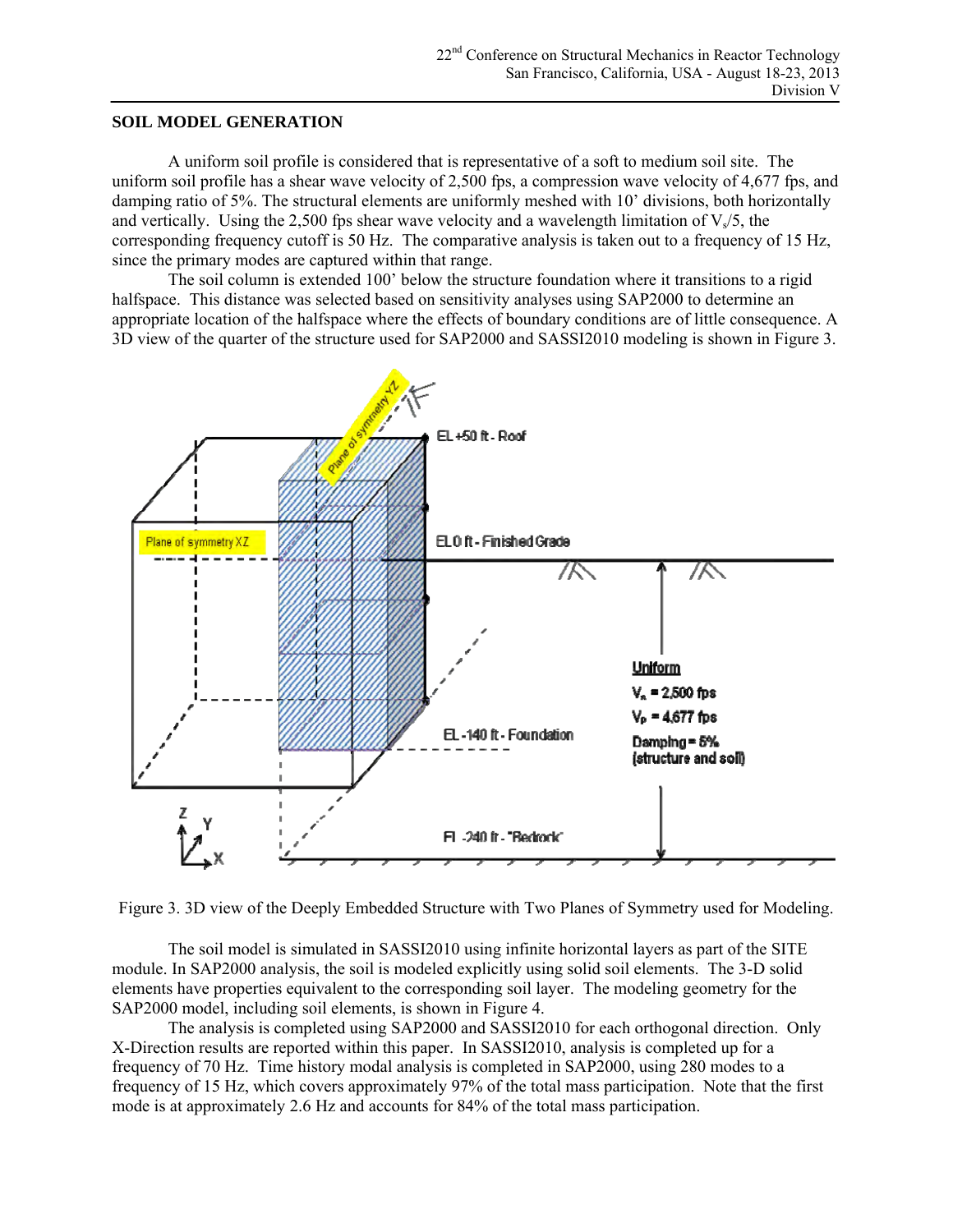

Figure 4. SAP2000 Soil and Structural Model Geometry and Properties.

## **VALIDATION OF THE SSI RESPONSE**

As the global SSI response is of interest, responses are compared at the corner node of the structure (furthest from the lines of symmetry) at the four major elevations (i.e. Roof at EL 50', Grade at EL 0', Mid-depth at EL -60', and Foundation at EL -140').

Transfer function results are compared which represent the amplification function of the Fast Fourier Transform (FFT). In SASSI2010, the transfer functions are taken directly from the output of the program. In SAP2000, the FFT is first calculated of the acceleration time history at the considered node and the reference node. Then the transfer function is calculated as the ratio of the conjugate of the reference node FFT multiplied by the FFT of the considered node to the conjugate of the FFT of the reference node multiplied by the FFT of the reference node. For clarity, only the dominant direction response is compared (i.e. X Response due to X Motion).

The transfer function comparisons for the four locations considered are shown in Figure 5. The corresponding nodes for each location are: Node 1 (EL -140'), Node 2401 (EL -60'), Node 4201 (EL 0'), and Node 5701 (EL 50'). The SAP2000 generated responses are shown with solid curves. The SASSI2010 generated responses are shown with dashed curves.

Acceleration Response Spectra (ARS) are also computed due to an applied input motion representative of the Central Eastern United States. This motion has high energy in both the low frequency and high frequency ranges. The 5% damped within input response spectra compatible with this motion for the horizontal direction is shown in Figure 6. The motion is generated to be applied at the level of foundation, EL -140'.

For the purpose of the study, this control point is considered at the level of the rigid halfspace, EL -240', in both the SAP2000 and SASSI2010 models.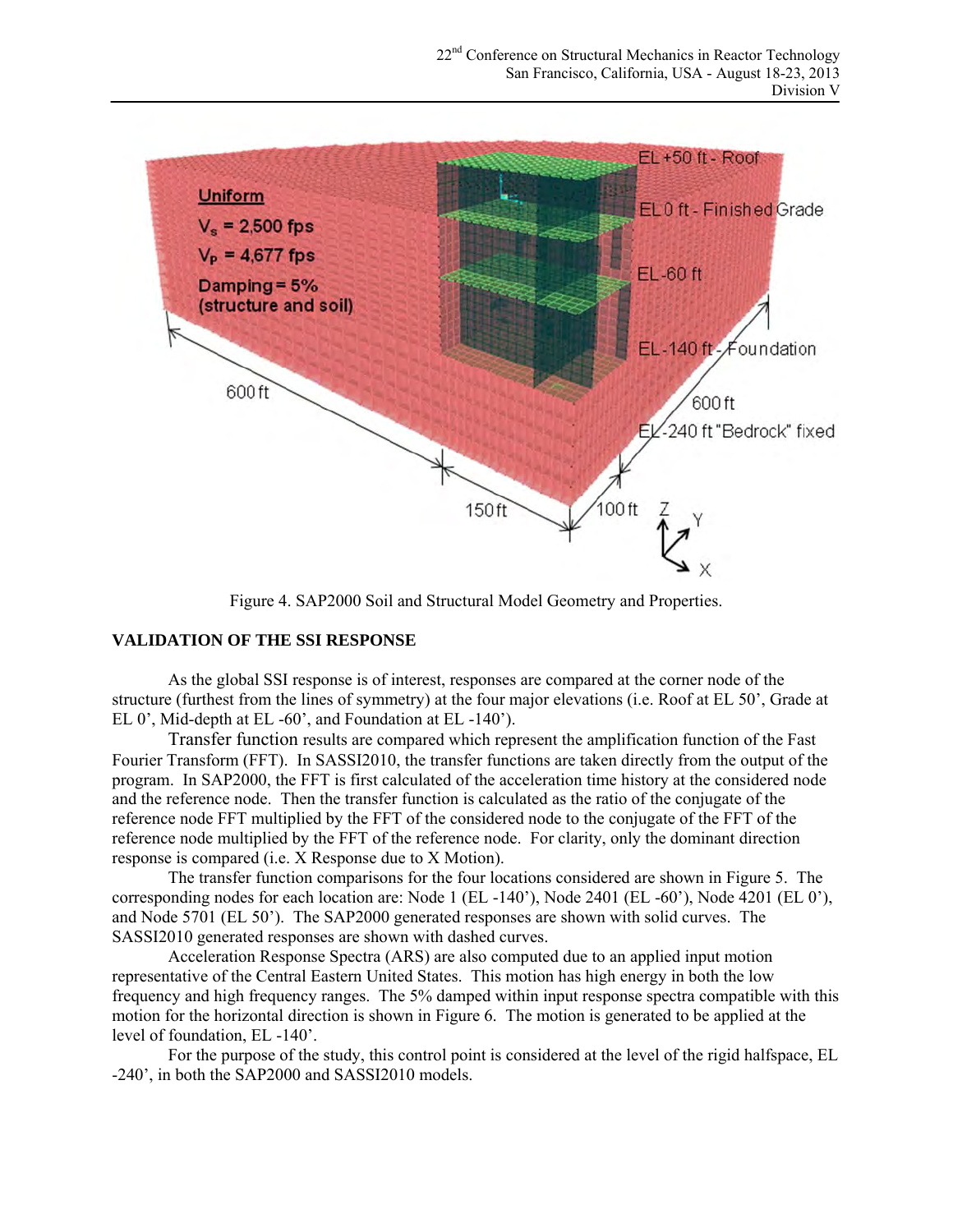22nd Conference on Structural Mechanics in Reactor Technology San Francisco, California, USA - August 18-23, 2013 Division V

![](_page_5_Figure_1.jpeg)

Figure 5. Transfer Function Comparison.

![](_page_5_Figure_3.jpeg)

Figure 6. ET Input Motion.